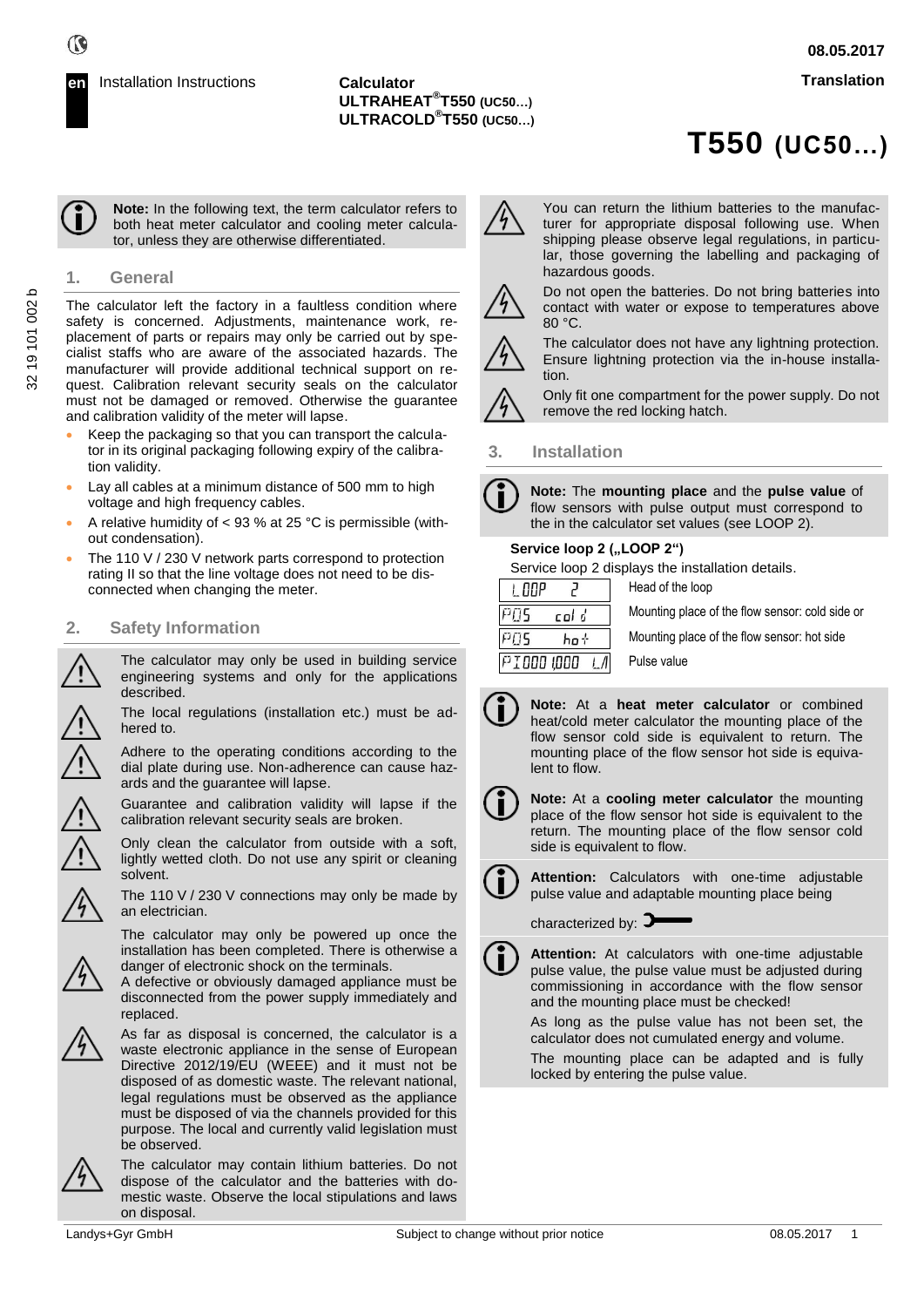

Fig. 1: Installation with a ball valve (recommended up to and including DN25)



Fig. 2: Installation with pockets (recommended up to DN32)

**3.1 Temperature sensors**

**Note:** The temperature sensor type PT 100/500 must correspond to the information on the dial plate.

**Note:** If detachable temperature sensors are used they must have their own calibration or certification of conformity!

**Note:** The maximum cable length of the temperature sensors is 10 m. Extension is not permitted.

- Press the 4 side lugs of the housing cover inwards and remove the cover.
- Guide the wire of the temperature sensor from the outside through the 2nd sleeve from the left and the return sensor through the 3rd sleeve from the left.
- Strip both wires as in the figure 3.



Fig. 3

 Connect the cores in line with the inscription printed on the meter.

The 2-wire connection occurs on terminal 5/6 and 7/8. This also applies to a connection of 2-wire temperature sensors on a 4-wire connection terminal.

**Note:** Do not connect the shielding braid on the calculator side.

- Insert the temperature sensors into the pockets, ball-valves or T-pieces. The end of the temperature sensors must reach at least to the centre of the pipe cross-section.
- Seal the temperature sensors to protect against manipulation.
- Put the housing cover in position and press it gently until all the lugs click into place audibly.
- **3.2 Connection of flow sensor**

**Note:** The flow sensor must be installed at the same circuit as the temperature sensors.

**Note:** When a polarity dependent pulse transmitter is used, take care of the correct orientation.

- Connect the negative reference potential (-) or GND on the right spring-type terminal.
- Connect the positive reference potential (+) on the left spring-type terminal.
- If the line has a shielding braid, push the shielding braid covering over the counter covering of the cable.
- For stain relief, fix the line on the outer sheath by a clamp.
	- **Note:** The shielding braid must not be connected to T550 (UC50…) when the flow sensor has its own ground connection.
	- **Note:** The cage clamp terminals can be used for cable cross-section of 0.5 … 1.5 mm² (solid or stranded). In order to preserve the IP protection class of the housing, the outside diameter of the cable sheath shall be 3.7 … 4.4 mm.



**3.3 Electronic unit**

The ambient temperature of the electronic unit must not exceed 55 °C. Avoid direct sunlight.

Wall fitting



Fig. 5: Plan view and cross section of the adapter plate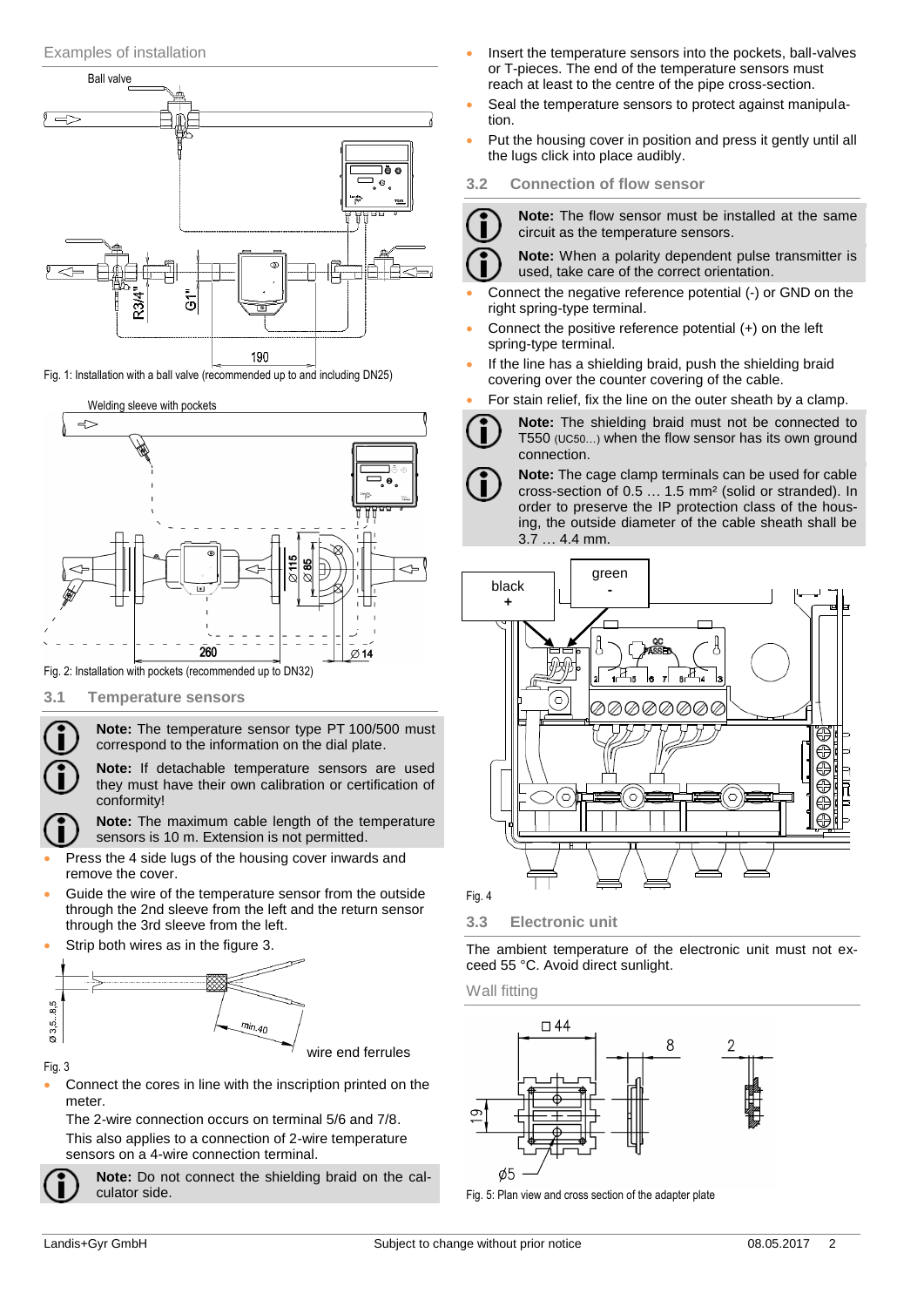

For wall mounting proceed as follows:

- Fit the adapter plate to the wall.
- Push the electronic unit onto the adapter plate.
- **3.4 Power supply**

The calculator can be supplied with power via a battery or via power supply modules as preferred. The power supply modules 110 V / 230 V are encapsulated and comply with safety class II. You can modify or upgrade the modules at any time.



# Fig. 7

**Attention:** Do not open the batteries. Do not bring batteries into contact with water or expose to temperatures above 80 °C. Dispose of used batteries at suitable collection points.

In the 110 V AC and 230 V AC versions a cable is fitted at the factory leading outwards which must be connected to the network voltage indicated. The 24 V ACDC version has connection terminals instead of a cable.



**Note:** The year of manufacture is characterised by:  $\star$  2016

**Note:** The battery lifetime is characterised for example by:  $[6a]$ 

#### Installing the battery



**Note:** Only batteries approved by the manufacturer may be installed.

**Note:** In case of a meter's return via airfreight the battery (C-cell and D-cell) has to be generally dismounted and forwarded separately from the meter!

To install a battery proceed as follows:

- Press the four side lugs of the housing cover inwards.
- Remove the cover.
- Turn the dial plate in an anti-clockwise direction until it comes to a noticeable stop.
- In order to free up the appropriate battery compartment, move the red locking hatch accordingly.



**Note:** Left compartment for 2× AA-cells or 1× C-cell, right compartment for 1× D-cell.



**Note:** The AA and C batteries are clicked into place in a holder.

- Insert the battery into the corresponding battery with the correct polarity in accordance with the markings.
- Turn the dial plate in clockwise direction into the starting position.
- Put the housing cover in position and press it gently until all the lugs click into place audibly.

Installing power supply module



**Note:** The 110 V / 230 V connections may only be made by an electrician.

To install a power supply module proceed as follows:

- Move the red locking hatch to the left.
- Move the right outside rubber sleeve upwards and outwards.
- Pull the sealing plug.
- Thread the module's mains voltage connetion cable through the sleeve.
- Insert the module into the right upper corner of the electronic unit.
- Put the sleeve with the cable back into place from above.
- Connect the conductors in line with the inscription.
	- Plug the connection cable for low voltages into the plug connector on the PCB.



**Note:** Only use cable with a diameter of 5.0 ... 6.0 mm for the 24 V ACDC version.

**Note:** The 110 V or 230 V power supply must be fused near the meter with a 6 A separator in accordance with the applicable safety standards. The separating device must be marked in accordance with applicable safety standards and be easily accessible for emergencies. Protect the power supply against manipulation.

Power supply module for meter exchange

Proceed as follows to exchange the meter following expiry of the calibration validity:

- Pull out the power supply module with cable and sleeve.
- Install the new calculator.
- Put the module in.



#### Set date / time

Calculators with mainspower supply or battery installed at site start with a date / time set menu directly.

|   | 230111 | Date input      |
|---|--------|-----------------|
|   | 105959 | Time input      |
| V |        | Return to norma |

al operation (manual) Proceed as follows to set date and time:

- Press button 1 until the desired value is displayed.
- Press button 2. Change the values for date and time as described in chapter 4.6 "*Parameterisation"*.

## Electronic unit interfaces

The calculator is equipped with an optical interface in accordance with EN 62056-21:2002 as standard. You can additionally use up to 2 of the following communication modules for remote reading:

- Pulse module
- CL module
- M-Bus module G2
- M-Bus module G4

M-Bus module G4 MI with 2 pulse inputs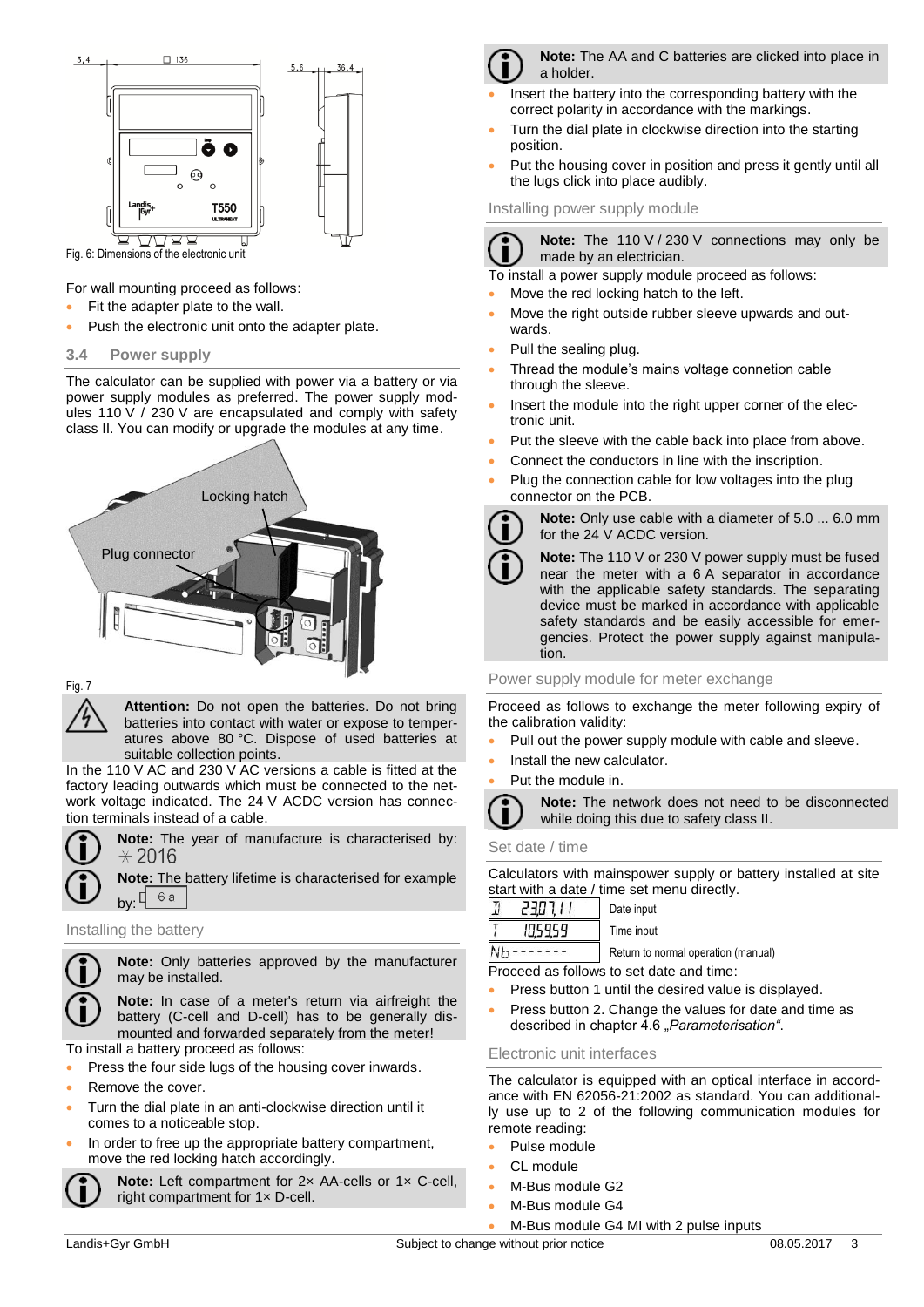- Analog module
- Radio module 434 MHz
- GSM module
- GPRS module
- Radio module 868 MHz
- ZigBee module

These modules do not have an effect on the measurement. You can retrofit the modules at any time without damaging the security seal.

## **3.5 Communication modules**



**Note:** Observe the necessary ESD protective measures while installing modules.

Up to 2 communication modules can be installed.



#### Fig. 8

## Installing the communication module

The communication modules are connected via a 6-pole reaction-free connector so that installation or replacement is possible at any time.

To install a communication module proceed as follows:

- Put the communication module into the correct position.
- Place the communication module carefully in both the guide slots and push it in.
- To connect an external cable, open the sleeve matching the cross section of the connection cable.



**Note:** Open the cable sleeves in such a way that they enclose the cable tightly.

Guide the cable through the sleeve from outside.

Strip the cable and connect it.

**Note:** Do not connect the shielding braid on the calculator side.

**Note:** Take note of the permitted combinations and the correct slot for the communication modules.

**Note:** You will find the technical details and data on communication modules in their documentation.

**Note:** You will find the permitted combinations in the T550 (UC50...) technical description.

**Note:** The meter recognises the inserted modules automatically 30 seconds at most after installation and is ready for communications or pulse output.

**Note:** The type of module inserted can be displayed within the service loop depending on the display parameterisation.



**Note:** For battery operation a D-cell is required for fast pulses.





**Note:** The parameters must be set appropriately with

the service software for the desired fast pulses.

## **4.2 Adjustable parameters**

**4. Parameterisation**

The following parameters can be set on the calculator:

| Ma<br>÷                                        | Reset maxima                                                              |
|------------------------------------------------|---------------------------------------------------------------------------|
| ÷<br>Fd                                        | Reset missing time and flow measurement time                              |
| 51<br>3 105 - -                                | Enter yearly set day (DD, MM) *                                           |
| 51<br>3 l-                                     | Enter monthly set day (DD) *                                              |
| I<br>2307.II                                   | Enter date (DD, MM, YY) *                                                 |
| 10,59,59                                       | Enter time (hh, mm, ss) *                                                 |
| 12345678                                       | Enter 8-digit property number (corresponds to M-Bus<br>secondary address) |
| FIF1 I<br>Π                                    | Enter M-Bus primary address for module 1<br>$(0.255)$ *                   |
| AP2<br>П                                       | Enter M-Bus primary address for module 2<br>$(0.255)$ *                   |
| Modul 1-1 C.E.<br>Modul I-I C2                 | Select first module function for module 1<br>(CE or C2)                   |
| Modul 1-2 CV<br>Modul 1-2 C.T<br>Madul 1-2 R I | Select second module function for module 1<br>(CV or CT or RI)            |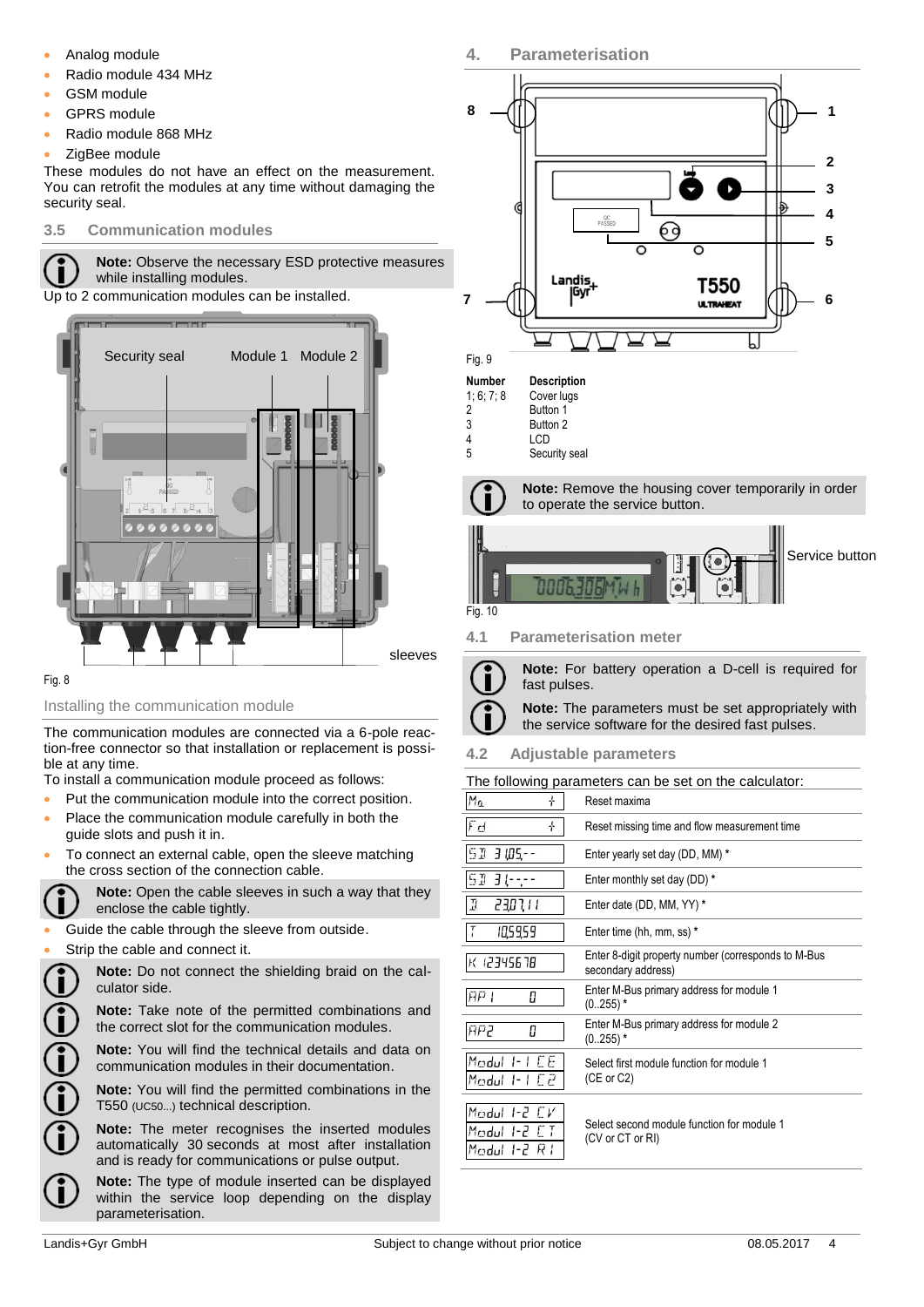| Modul 2- L.C.E.<br>53 1-5 luboM               | Select first module function for module 2<br>(CE or C2)                    |
|-----------------------------------------------|----------------------------------------------------------------------------|
| Modul 2-2 CV<br>Modul 2-2 CT<br>Modul 2-2 R I | Select second module for module 2<br>(CV or CT or RI)                      |
| MFJ<br>60<br>m n                              | Select maxima measurement period<br>(7.5, 15, 30, 60 min / 3, 6, 12, 24 h) |
| PIOOO WOO                                     | Pulse value                                                                |
| PN5<br>col d                                  | Mounting place of the flow (here: cold side)                               |
|                                               | Return to normal mode                                                      |

\* Ensure that sensible values are entered. The calculator does not carry out a plausibility test. This means that incorrect values can also be entered (e. g. month > 12).

**Note:** The calculator can be parameterised even if the modules have not yet been installed.

**4.3 Parameterisation of pulse value and mounting place of the flow sensor**



**Attention:** Calculators with one-time adjustable pulse value and adaptable mounting place being characterized by:  $\blacktriangleright$ 

The pulse value must be set in the para menu before the first use. The right mounting place of the flow sensor must be checked. As long as the pulse value hasn't yet been entered, the mounting place can be adapted.

PIDDD 1000 I.A POS col d  $Nb$ -------

Mounting place of the flow sensor (here: cold side) Return to normal mode (manual)

Both entries will be adopted with the return in the normal operation and subsequently cannot be changed anymore! LCD display will adopt automatically.

#### **4.4 Call up parameter operation**

Proceed as follows to call up the parameter operation:

Pulse value

- Hold the service button for 3 seconds until PRUEF---appears on the LCD.
- Press button 1 to switch the display until  $\sqrt{\frac{P H r R 1 1}{P H r R}}$ appears on the LCD.
- Press button 2 to select the menu.

**Note:** To reset error F8 or the maxima press button 2.

## **4.5 Selecting parameters**

To select a parameter proceed as follows:

- To switch the display press button 1.
- To activate the parameter to be changed press button 2.
- **4.6 Parameterisation**

For parameterisation proceed as follows:

- To change the blinking value press button 2.
- To enter the set value press button 1.

The next digit to the right blinks. Repeat the steps above for all digits.

 The LCD displays a star symbol briefly to confirm. If inputs are incorrect, parameterisation can be repeated.

## **4.7 Completing parameterisation**

To leave the parameterisation operation proceeds as follows:

- Hold button 1 until the LCD shows  $Nb$ -------
- Press button 2.

**4.8 Cancelling Input**

To close the parameterisation proceeds as follows:

- Press the service button during parameterisation (ESC function).
- The LCD display shows the last valid value.

**4.9 Service software**

With the service software, tariffs and communication modules can be set in parameterisation mode

## **5. Getting started**

**Attention:** Calculators with one-time adjustable pulse value and adaptable mounting place being characterized by:  $\blacktriangleright$ 



**Attention:** At calculators with one-time adjustable pulse value, the pulse value must be adjusted during commissioning in accordance with the flow sensor and the mounting place must be checked!

At long as not the pulse value has be set, the calculator not cumulated energy and volume.

The mounting place can be adapted and fully locked by entering the pulse value.

For activation proceed as follows:

- Put the housing cover in position and press it gently until all the lugs click into place audibly.
- Check the measured values for flow and temperatures for plausibility.
- Fit the user locks to the electronic unit and the temperature sensors.
- Note the values.

**Recommendation:** Reset the maxima and the missing time.

Error messages for incorrect installation:



#### **Error "negative temperature difference"**

Check whether the temperature sensors are installed correctly. If the sensors are not installed correctly, change the installation position of the temperature sensors.

#### **Heat meter**:

Temperature sensor in the flow-pipe with higher temperatures; temperature sensor in return-pipe with lower temperature

#### **Cooling meter:**

Temperature sensor in the flow-pipe with lower temperatures; temperature sensor in return-pipe with higher temperature



**Note:** When the appliance is idle, these messages may appear even if there has been no incorrect installation.

## **6. Display / priority rating**

The display is limited to up to 7 digits. At pulse parameterization, the resolution will adapt automatically.

| The display resolution can be selected from the following: |  |  |
|------------------------------------------------------------|--|--|
|                                                            |  |  |

| Pulse | Energy       | Energy   | Volume          | <b>Flow</b>         | Power       |
|-------|--------------|----------|-----------------|---------------------|-------------|
| [1/p] | <b>IMWh1</b> | igji     | Im <sup>3</sup> | Im <sup>3</sup> /h1 | <b>IkWI</b> |
|       | 0000.001     | 0000.001 | 00000.01        | 000.001             | 00000.1     |
| 2.5   | 0000.001     | 00000.01 | 00000.01        | 000.001             | 00000.1     |
| 10    | 00000.01     | 00000.01 | 000000.1        | 000.001             | 00000.1     |
| 25    | 00000.01     | 000000.1 | 000000.1        | 000.001             | 00000.1     |
| 100   | 000000.1     | 000000.1 | 0000001         | 0000.01             | 000001      |
| 250   | 000000.1     | 0000001  | 0000001         | 0000.01             | 000001      |
| 1.000 | 000000.1     | 0000001  | 0000001         | 0000.01             | 000001      |
| 2.500 | 000000.1     | 0000001  | 0000001         | 0000.01             | 000001      |